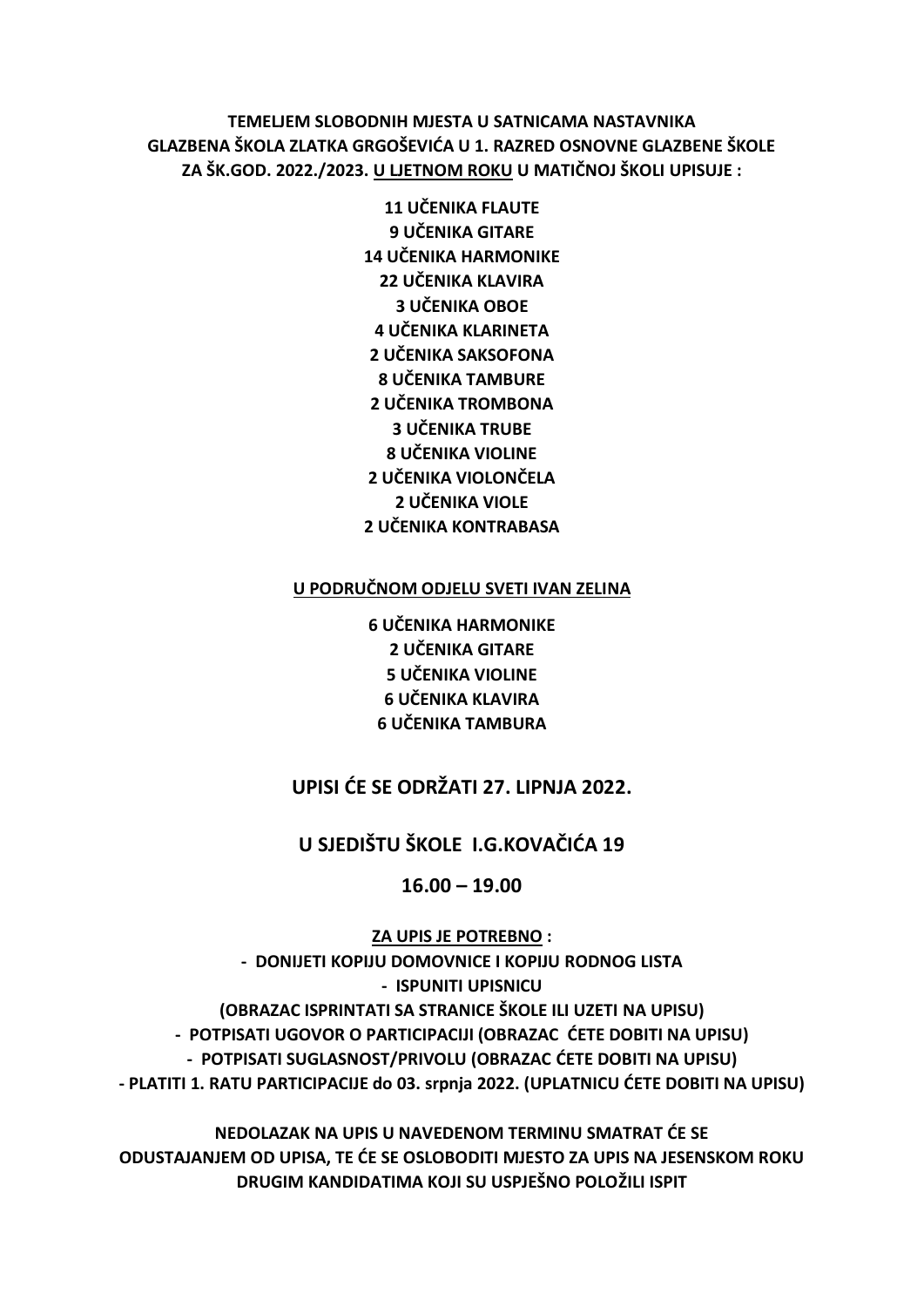## **SLIJEDI POPIS UČENIKA KOJI SE TEMELJEM REZULTATA PRIJAMNOG ISPITA I UPISNE KVOTE MOGU UPISATI U 1. RAZRED OSNOVNE GLAZBENE ŠKOLE NA LJETNOM UPISNOM ROKU**

| FLAUTA |  |
|--------|--|
| 1-1003 |  |
| 1-1005 |  |
| 1-1008 |  |
| 1-1004 |  |
| 1-1007 |  |
| 1-1009 |  |
| 1-1001 |  |
| 1-1006 |  |
| 1-1002 |  |
| 1-1011 |  |
| 1-1010 |  |
|        |  |

| <b>GITARA</b> |
|---------------|
| 2-1001        |
| 2-1003        |
| 2-1006        |
| 2-1010        |
| 2-1002        |
| 2-1013        |
| 2-1020        |
| 2-1012        |
| 2-1018        |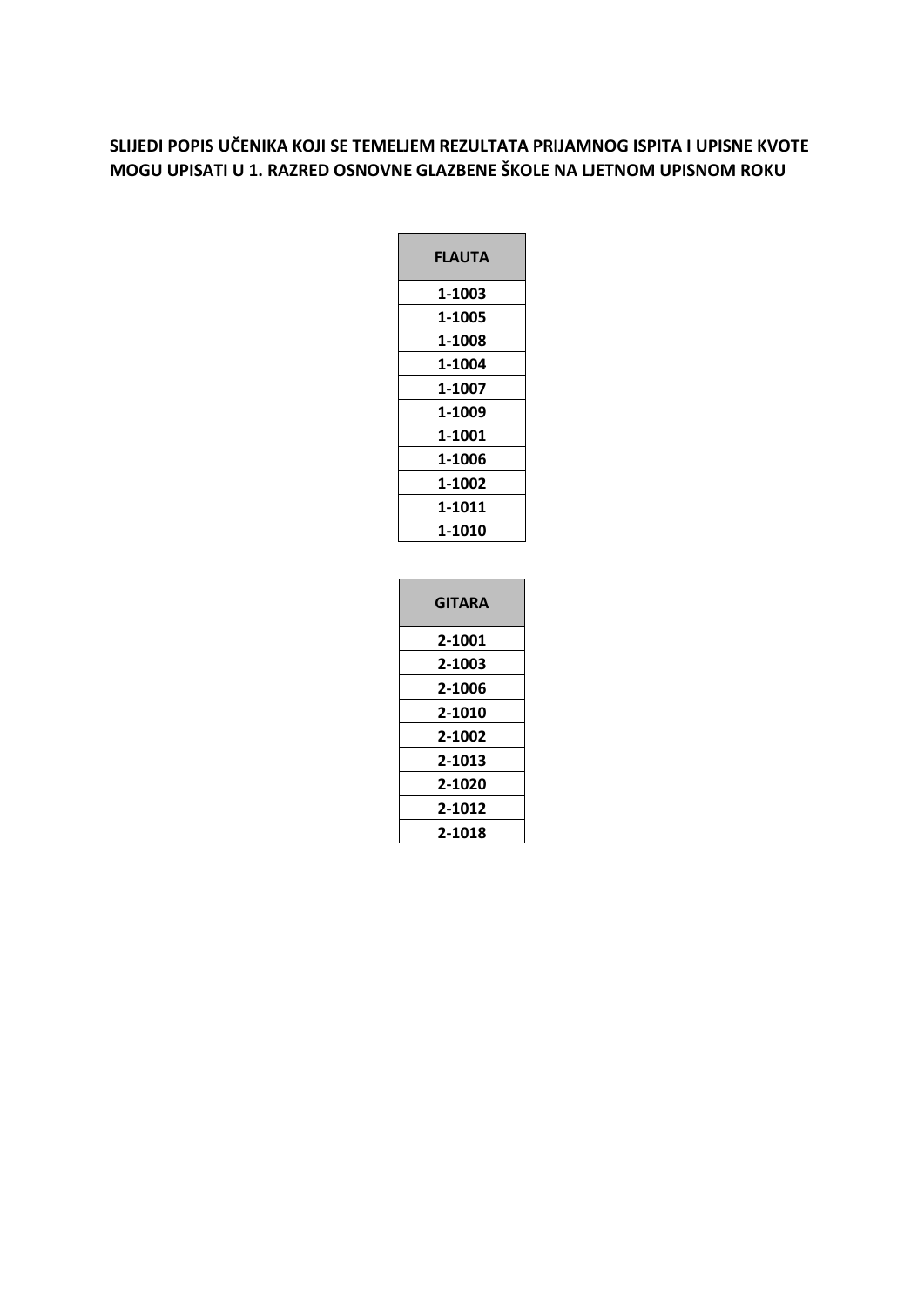| HARMONIKA |
|-----------|
| 3-1003    |
| 3-1004    |
| 3-1001    |
| 3-1002    |
| 5-1035    |
| 9-1004    |
| 9-1008    |
| 9-1015    |
| 5-1037    |
| 5-1031    |
| 5-1014    |
| 5-1011    |
| 5-1002    |
| 2-1022    |

| <b>KLARINET</b> |  |
|-----------------|--|
| 4-1002          |  |
| 4-1001          |  |
| 4-1003          |  |
| 4-1004          |  |
|                 |  |

| <b>KLAVIR</b> |
|---------------|
| 5-1003        |
| 5-1004        |
| 5-1034        |
| 5-1036        |
| 5-1044        |
| 5-1009        |
| 5-1012        |
| 5-1015        |
| 5-1027        |
| 5-1007        |
| 5-1021        |
| 5-1043        |
| 5-1046        |
| 5-1042        |
| 5-1041        |
| 5-1019        |
| 5-1033        |
| 5-1028        |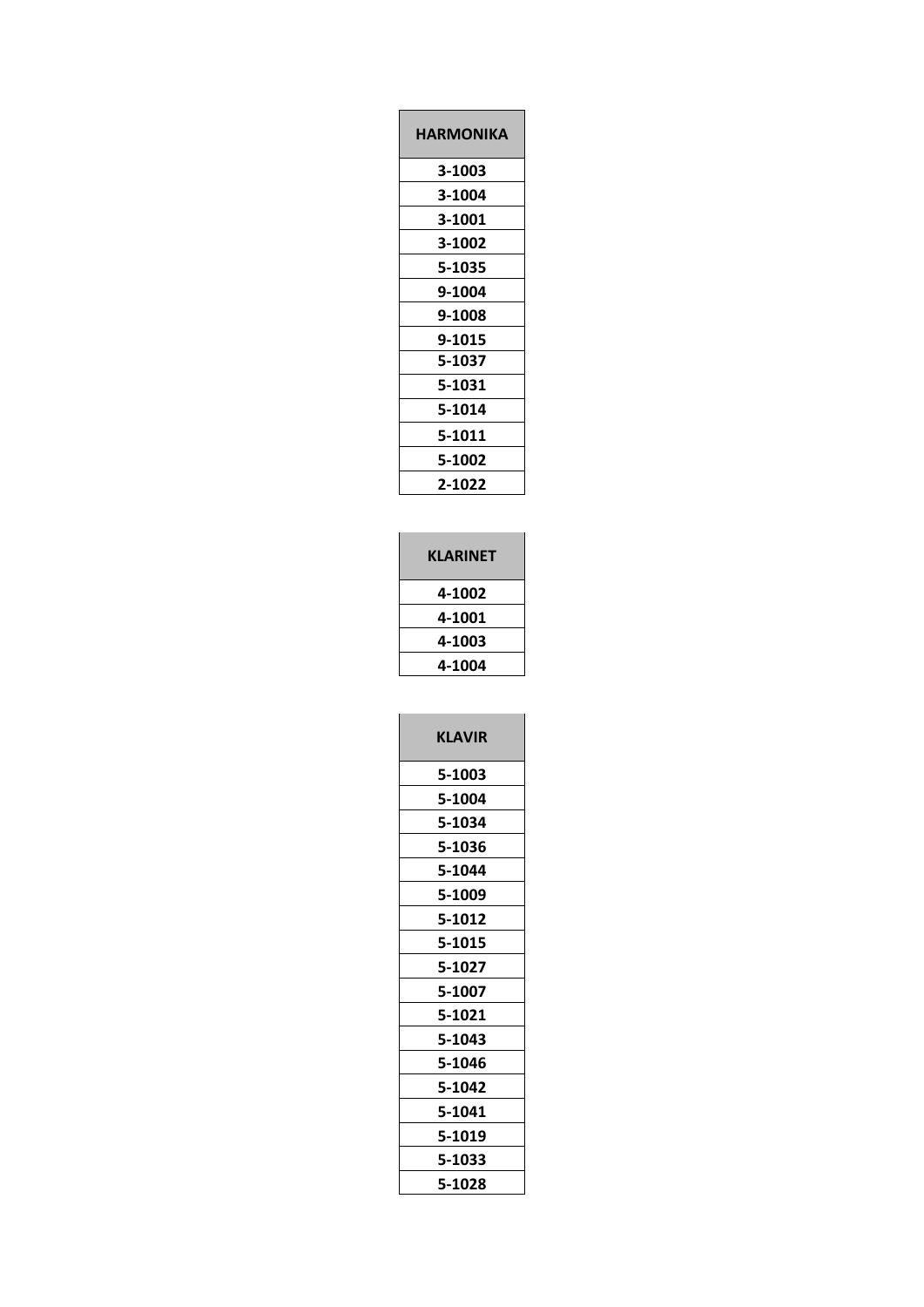| 5-1016 |  |
|--------|--|
| 5-1029 |  |
| 5-1006 |  |
| 5-1032 |  |
|        |  |

| <b>SAKSOFON</b> |
|-----------------|
| 6-1002          |
| 6-1001          |

| <b>TAMBURE</b> |
|----------------|
| 10-1003        |
| 7-1001         |
| 5-1013         |
| 5-1005         |
| 5-1001         |
| 9-1016         |
| 2-1005         |
| 2-1007         |

| <b>TRUBA</b> |
|--------------|
| 8-1001       |

| <b>VIOLINA</b> |  |
|----------------|--|
| 9-1002         |  |
| 9-1003         |  |
| 9-1005         |  |
| 9-1014         |  |
| 9-1011         |  |
| 9-1001         |  |
| 9-1010         |  |
| 9-1017         |  |
|                |  |

| <b>VIOLONČELO</b> |
|-------------------|
| 10-1001           |
| 10-1002           |